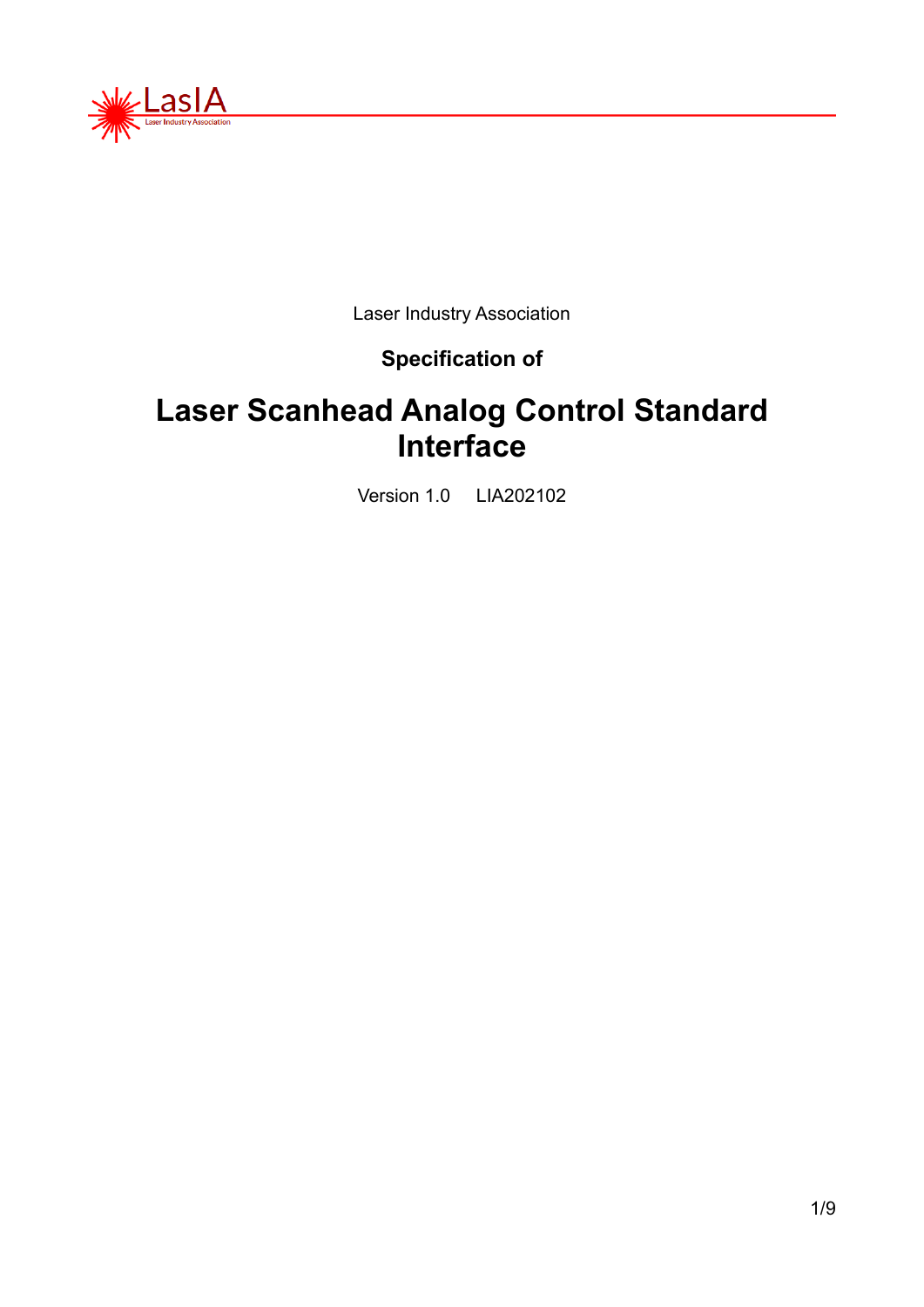

### **Table of Contents**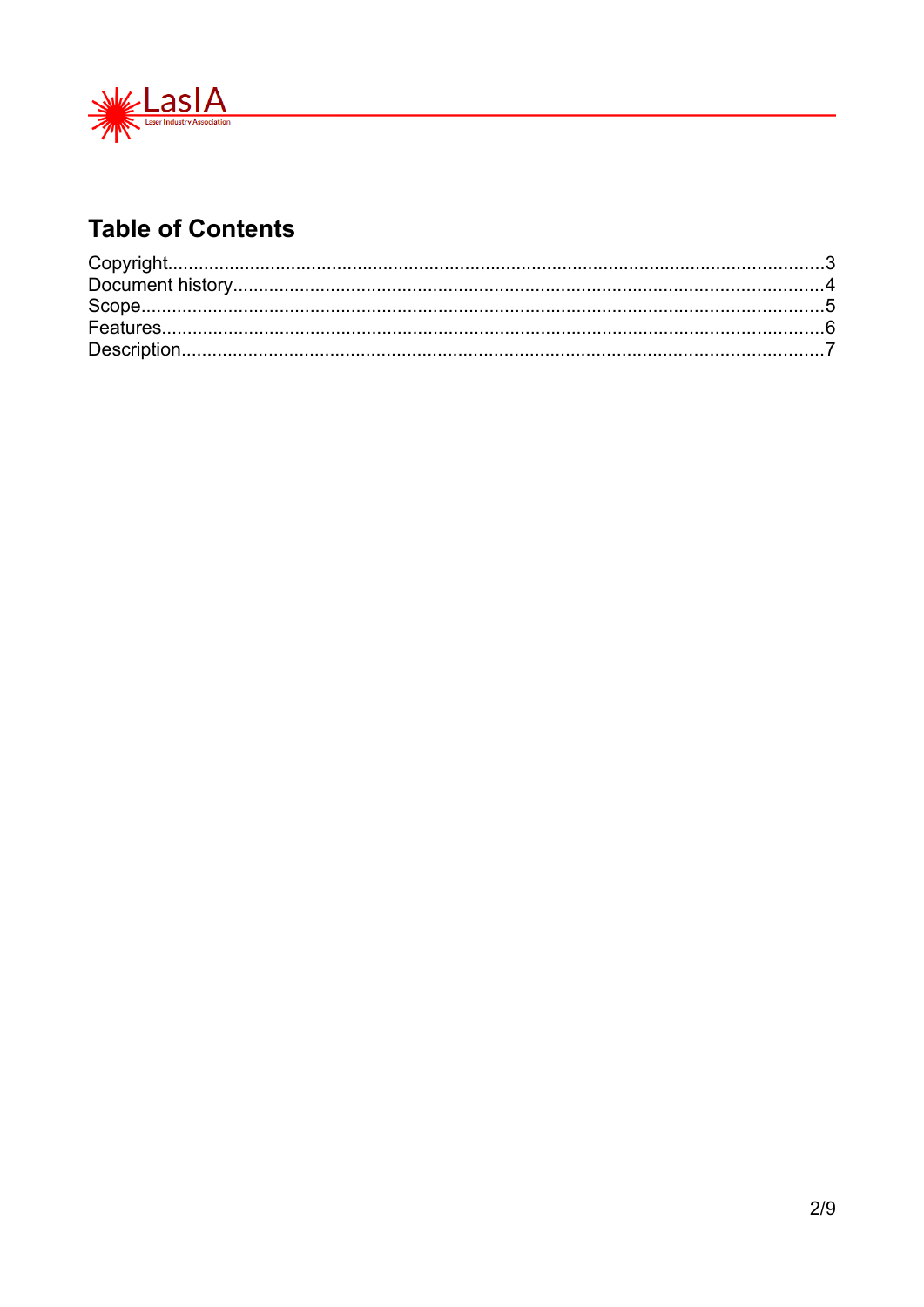

# <span id="page-2-0"></span>**Copyright**

The document and all its information, contained data, intellectual property and additional data that come with this document are © by Laser Industry Association (named "LasIA" in this document). The information are licensed for free to anybody who is interested in it (named "Licensee" in this document).

All (other) names / trademarks are copyright / trademark / legal trademark of their respective owners.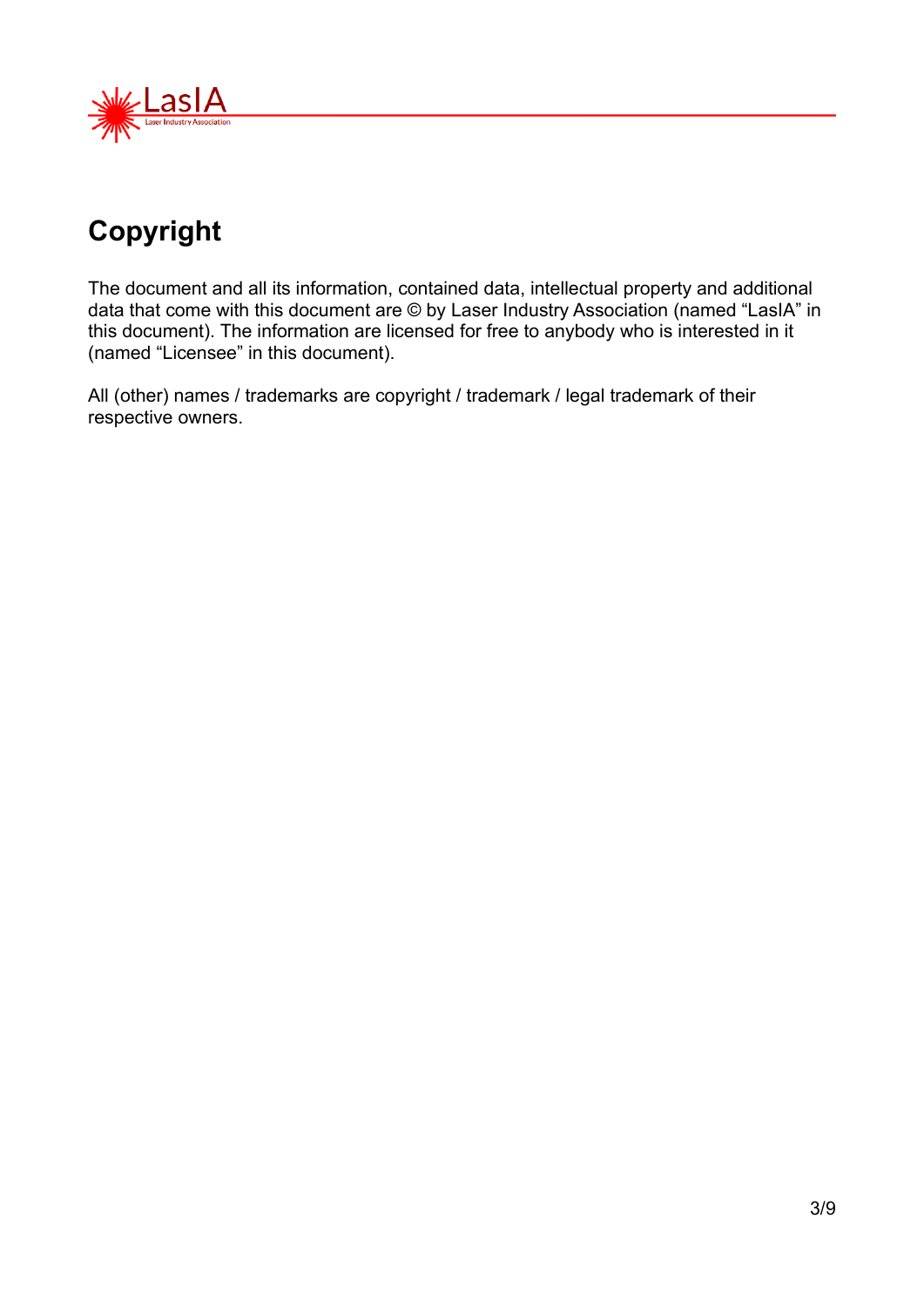

# <span id="page-3-0"></span>**Document history**

| 10/2021 | Adopted as standard LIA202102 |
|---------|-------------------------------|
| 05/2021 | Initial version, draft        |

<u> 1980 - Johann Barbara, martx</u>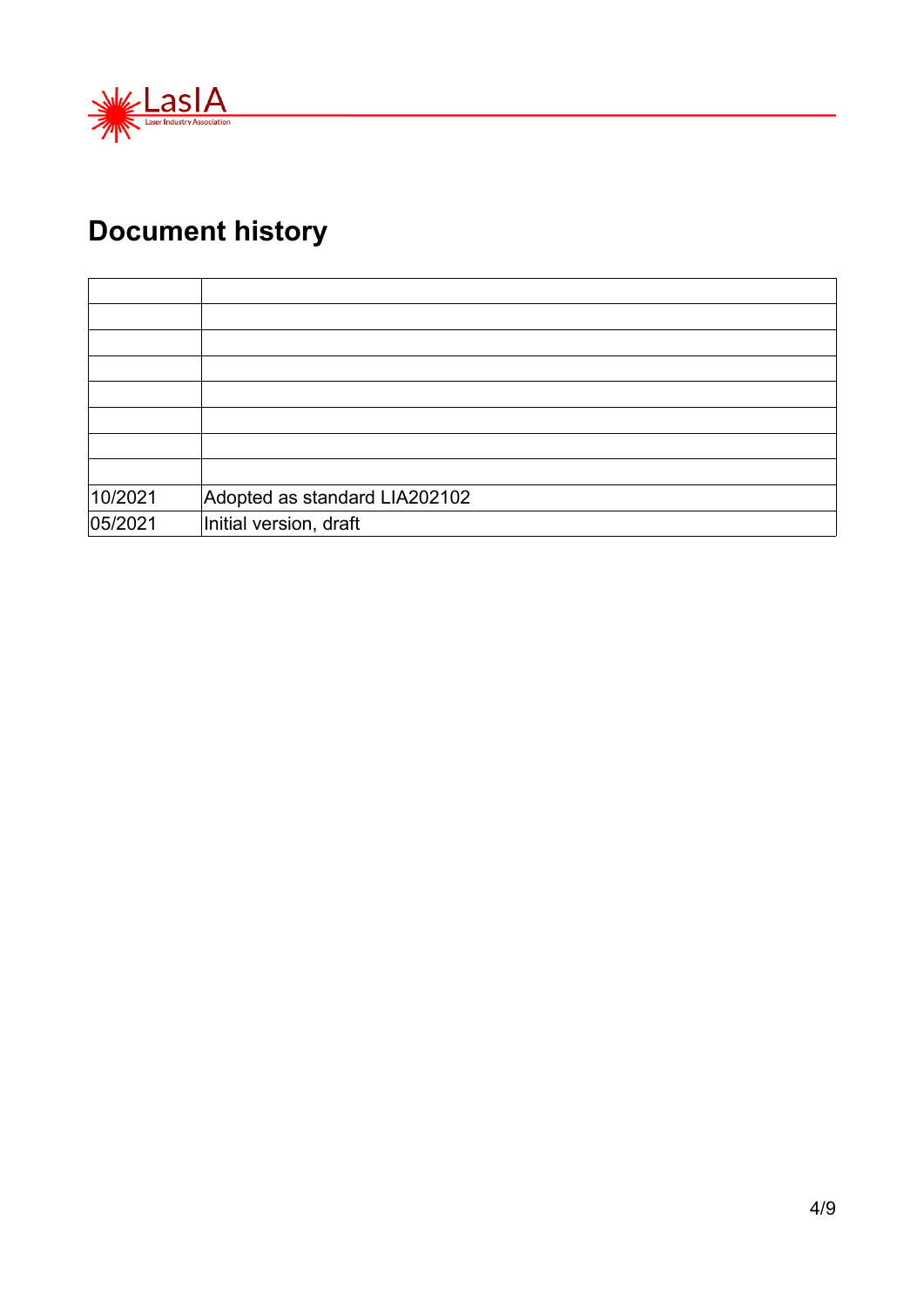

### <span id="page-4-0"></span>**Scope**

This document describes a standard interface to be used for scanheads that are controlled via analog, unipolar/bipolar signals (mirror excursion proportional to voltage level). It contains the full hardware interface description including the pinout of used connectors.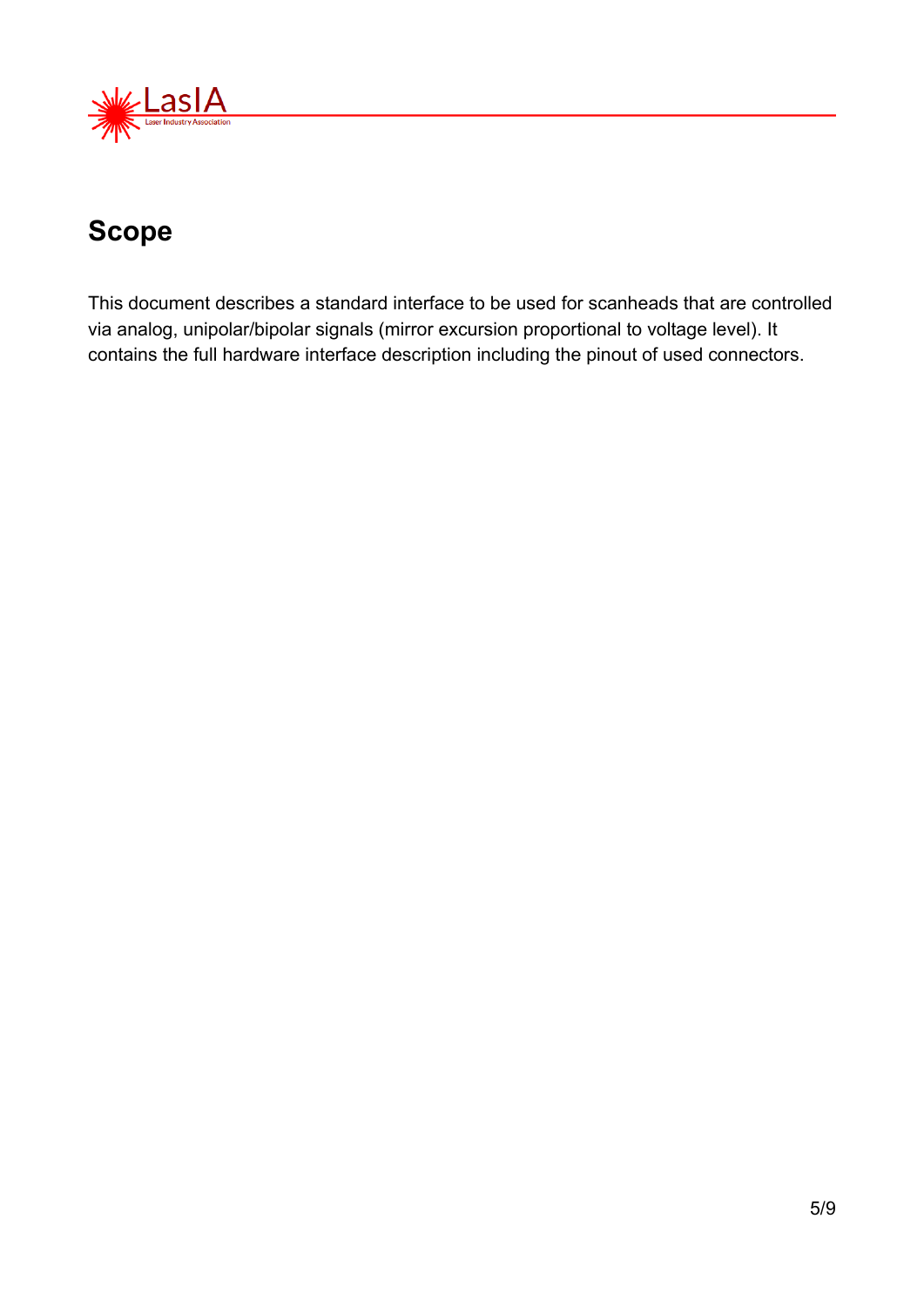

### <span id="page-5-0"></span>**Features**

The scanhead analog control interface connector described here contains all signals required for powering and operating such scanheads in one standard connector and provides the following features:

- Standardised pinout which guarantees interconnectivity between all scanheads and control devices that are conform to this standard
- Power supply via the same connector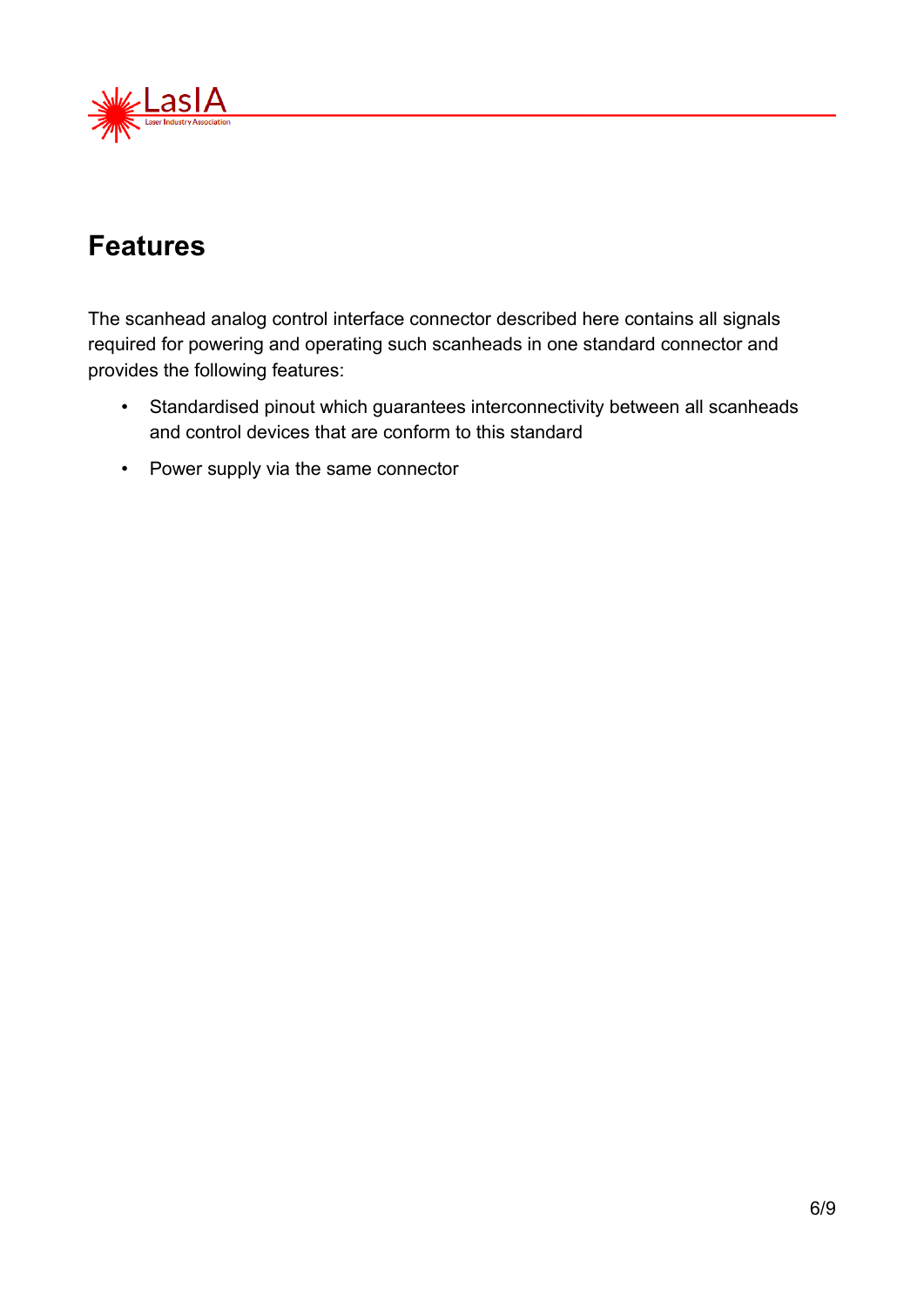

### <span id="page-6-0"></span>**Description**

The scanhead analog control interface connector is a female D-SUB25 connector with the following pinout:



| Pin | <b>Name</b> | <b>Description</b>                               |
|-----|-------------|--------------------------------------------------|
|     | <b>NC</b>   | Do not connect, reserved for future use          |
| 2   | <b>NC</b>   | Do not connect, reserved for future use          |
| 3   | <b>GND</b>  | Ground in respect to X/Y/Z analog input          |
| 4   | <b>GND</b>  | Ground in respect to X/Y/Z analog input          |
| 5   | <b>GND</b>  | Optional ground in respect to X/Y/Z analog input |
| 6   |             |                                                  |
| 17  |             |                                                  |
| 8   |             |                                                  |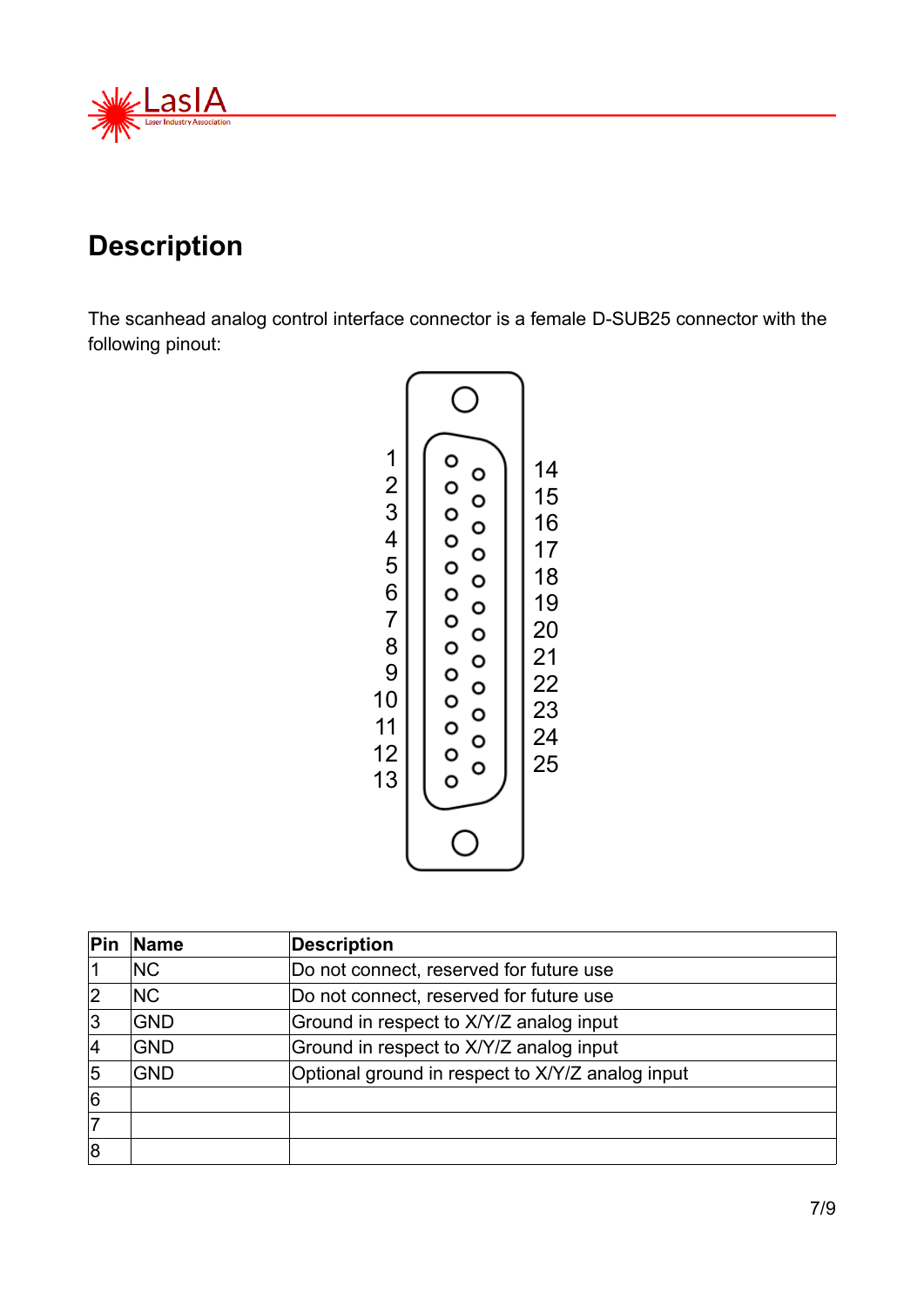

| 9  | V+                          | Scanhead power supply, positive voltage       |
|----|-----------------------------|-----------------------------------------------|
| 10 | V+                          | Scanhead power supply, positive voltage       |
| 11 | $\mathsf{V}_{\mathsf{GND}}$ | Scanhead power supply, ground                 |
| 12 | V-                          | Scanhead power supply, negative voltage       |
| 13 | V-                          | Scanhead power supply, negative voltage       |
| 14 | <b>NC</b>                   | Do not connect, reserved for future use       |
| 15 | <b>NC</b>                   | Do not connect, reserved for future use       |
| 16 | X                           | X analog input (+-V bipolar voltage)          |
| 17 | Y                           | Y analog input (+-V bipolar voltage)          |
| 18 | Ζ                           | Optional Z analog input (+-V bipolar voltage) |
| 19 |                             |                                               |
| 20 |                             |                                               |
| 21 |                             |                                               |
| 22 | V+                          | Scanhead power supply, positive voltage       |
| 23 | $V_{GND}$                   | Scanhead power supply, ground                 |
| 24 | $\mathsf{V}_{\mathsf{GND}}$ | Scanhead power supply, ground                 |
| 25 | V-                          | Scanhead power supply, negative voltage       |

Scanhead control is done via the input lines X, Y and (optional) Z where a control voltage can be feed in that specifies the excursion of the related mirror (value proportional to voltage). Control voltage range is typically +-5V or +-10V. Here a negative maximum voltage is similar to the extreme excursion of the related mirror in negative direction, a positive maximum voltage is similar to the extreme excursion of the related mirror in positive direction. All intermediate mirror excursions are proportional to the related intermediate voltage levels.

Power supply is done via the pins 9..13 and 22..25. Every pin of a standard D-SUB25 connector is able to handle up to 1A constant current. As there are always three pins concatenated a maximum permanent current of 3A is possible on each of the three lines  $V+$ ,  $V<sub>GND</sub>$  and  $V-$ .

V<sub>GND</sub> (power supply) and GND (control signal input) can be connected to each other.